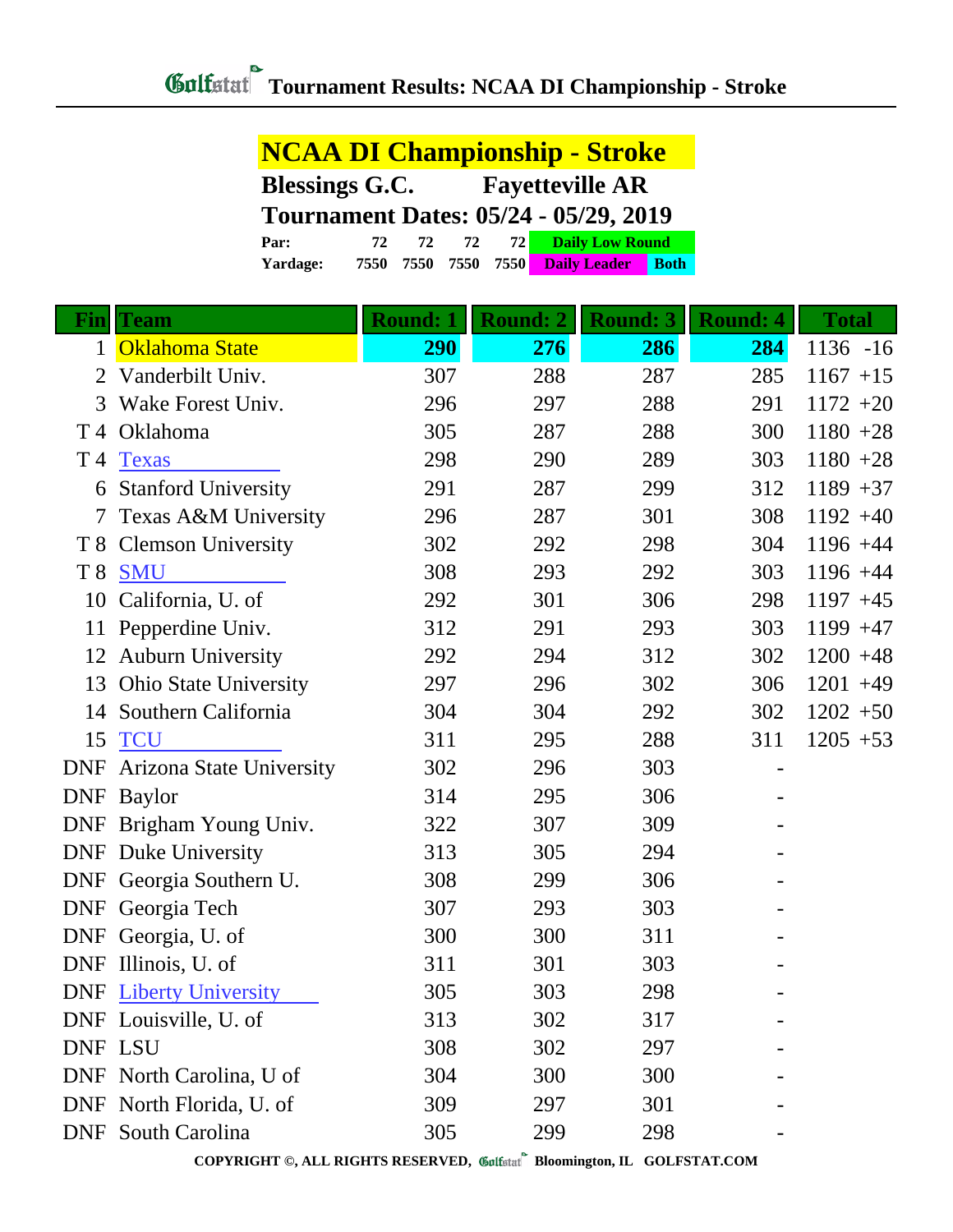|              | DNF UNLV                 |                   | 310             | 292             | 304             |                 |              |      |
|--------------|--------------------------|-------------------|-----------------|-----------------|-----------------|-----------------|--------------|------|
|              |                          |                   |                 |                 |                 |                 |              |      |
|              |                          |                   |                 |                 |                 |                 |              |      |
|              | <b>Fin</b>   Name        | <b>School</b>     | <b>Round: 1</b> | <b>Round: 2</b> | <b>Round: 3</b> | <b>Round: 4</b> | <b>Total</b> |      |
| $\mathbf{1}$ | <b>Matthew Wolff</b>     | Okla. St.         | 73              | 66              | 70              | 69              | $278 - 10$   |      |
| 2            | <b>Steven Fisk</b>       | Ga. South         | 76              | 68              | 68              | 71              | 283          | $-5$ |
| 3            | Chun An Yu               | Arizona St        | 69              | 74              | 70              | 72              | 285          | $-3$ |
| T 4          | <b>Justin Suh</b>        | <b>USC</b>        | 71              | 75              | 68              | 72              | 286          | $-2$ |
|              | T 4 Lee Detmer           | Wk. Forest        | 72              | 74              | 71              | 69              | 286          | $-2$ |
| T 6          | Collin Morikawa          | California        | 67              | 72              | 76              | 73              | 288          | E    |
|              | T 6 Isaiah Salinda       | Stanford          | 70              | 70              | 74              | 74              | 288          | E    |
| T 8          | <b>Austin Eckroat</b>    | Okla. St.         | 69              | 69              | 73              | 78              | 289          | $+1$ |
| T 8          | <b>Trent Phillips</b>    | Georgia           | 73              | 71              | 77              | 68              | 289          | $+1$ |
| T 8          | <b>Zach Bauchou</b>      | Okla. St.         | 73              | 71              | 70              | 75              | 289          | $+1$ |
| T 11         | <b>Billy Tom Sargent</b> | <b>WKU</b>        | 71              | 76              | 72              | 72              | 291          | $+3$ |
| T 11         | <b>Kyle Cottam</b>       | Clemson           | 74              | 72              | 71              | 74              | 291          | $+3$ |
| T 11         | <b>McClure Meissner</b>  | <b>SMU</b>        | 73              | 72              | 72              | 74              | 291          | $+3$ |
|              |                          |                   |                 |                 |                 |                 |              |      |
| T 11         | Patrick Welch            | Oklahoma          | 75              | 69              | 72              | 75              | 291          | $+3$ |
| T 15         | Alex Fitzpatrick         | Wk. Forest        | 75              | 73              | 72              | 72              | 292          | $+4$ |
| T 15         | <b>Chandler Eaton</b>    | Duke              | 76              | 71              | 70              | 75              | 292          | $+4$ |
| T 15         | <b>Parker Coody</b>      | Texas             | 72              | 72              | 75              | 73              | 292          | $+4$ |
| T 15         | Viktor Hovland           | Okla. St.         | 75              | 70              | 76              | 71              | 292          | $+4$ |
| T 19         | <b>Chandler Phillips</b> | Texas A&M         | 78              | 70              | 72              | 73              | 293          | $+5$ |
|              | T 19 Daniel Wetterich    | <b>Ohio State</b> | 71              | 74              | 74              | 74              | 293          | $+5$ |
|              | T 19 John Augenstein     | Vanderbilt        | 75              | 72              | 72              | 74              | 293          | $+5$ |
|              | T 19 Patrick Martin      | Vanderbilt        | 77              | 72              | 74              | 70              | 293          | $+5$ |
|              | T 19 Will Gordon         | Vanderbilt        | 82              | 73              | 71              | 67              | 293          | $+5$ |
|              | T 24 Gabe Lench          | Liberty           | 75              | 73              | 69              | 77              | 294          | $+6$ |
|              | T 24 Joe Highsmith       | Pepperdine        | 76              | 72              | 72              | 74              | 294          | $+6$ |
|              | T 26 Blaine Hale         | Oklahoma          | 76              | 70              | 72              | 77              | 295          | $+7$ |
|              | T 26 Henry Shimp         | Stanford          | 73              | 69              | 73              | 80              | 295          | $+7$ |
|              | T 28 Hayden Springer     | <b>TCU</b>        | 77              | 75              | 72              | 72              | 296          | $+8$ |
|              |                          |                   |                 |                 |                 |                 |              |      |
|              | T 28 Kyler Dunkle        | Utah              | 69              | 71              | 77              | 79              | 296          | $+8$ |

**Fin Team Round: 1 Round: 2 Round: 3 Round: 4 Total**

**COPYRIGHT ©, ALL RIGHTS RESERVED, Bloomington, IL GOLFSTAT.COM**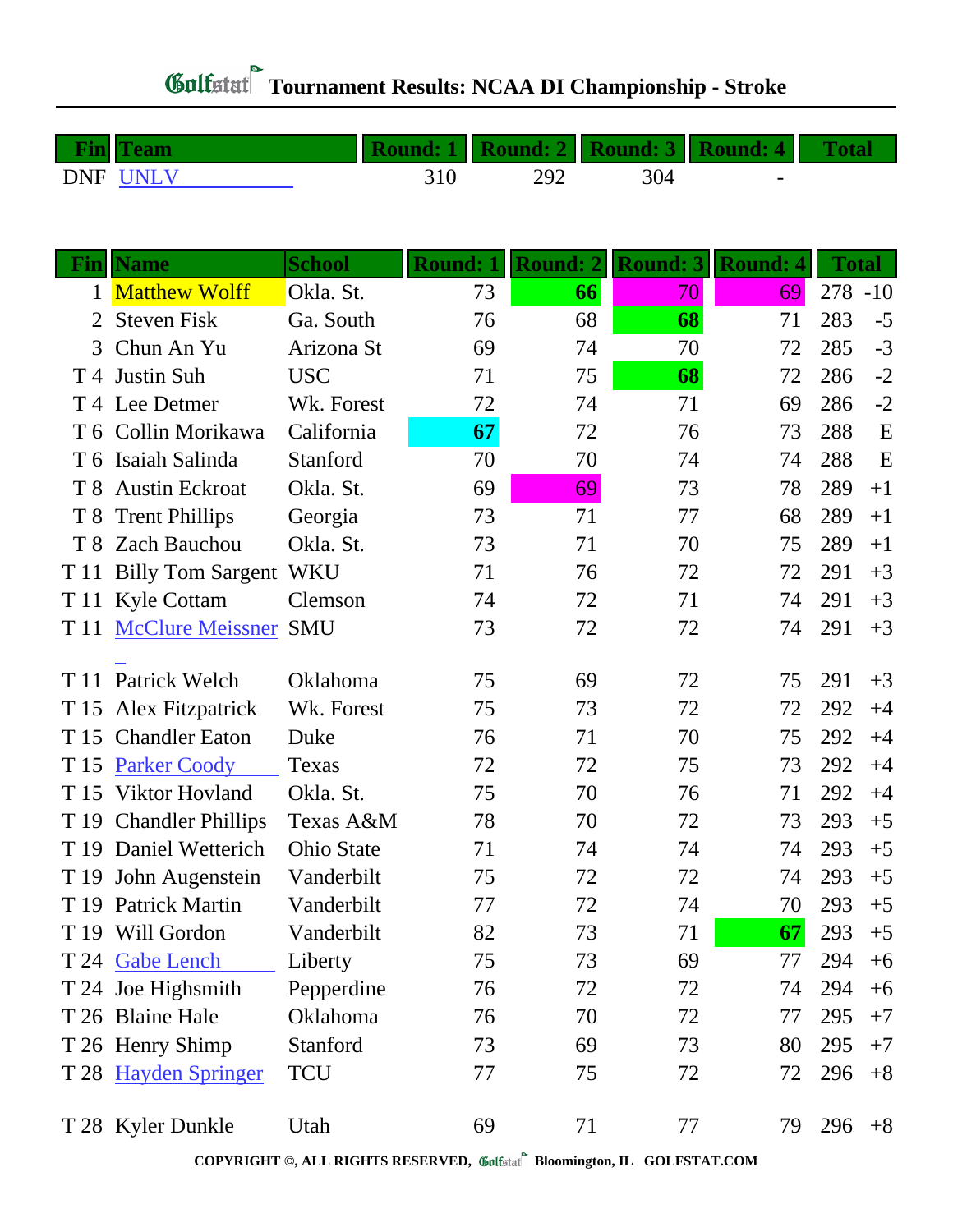| Fin  | <b>Name</b>              | <b>School</b>     | <b>Round: 1</b> | <b>Round: 2</b> | <b>Round: 3</b> | <b>Round: 4</b> | <b>Total</b> |
|------|--------------------------|-------------------|-----------------|-----------------|-----------------|-----------------|--------------|
|      | T 30 Eugenio Chacarra    | Wk. Forest        | 74              | 76              | 71              | 76              | 297<br>$+9$  |
| T 30 | <b>Garett Reband</b>     | Oklahoma          | 78              | 76              | 69              | 74              | 297<br>$+9$  |
|      | T 30 Harrison Ott        | Vanderbilt        | 77              | 71              | 75              | 74              | 297<br>$+9$  |
|      | T 30 Hayden Wood         | Okla. St.         | 78              | 77              | 73              | 69              | 297<br>$+9$  |
|      | T 30 Jacob Solomon       | Auburn            | 71              | 69              | 80              | 77              | 297<br>$+9$  |
|      | T 30 Ryan Burnett        | N Carolina        | 79              | 70              | 71              | 77              | 297<br>$+9$  |
|      | T 36 Noah Goodwin        | <b>SMU</b>        | 76              | 75              | 73              | 74              | $298 + 10$   |
|      | T 36 Walker Lee          | Texas A&M         | 71              | 74              | 73              | 80              | $298 + 10$   |
| T 38 | <b>Cole Hammer</b>       | Texas             | 75              | 76              | 71              | 77              | $299 + 11$   |
|      | T 38 Jacob Bridgeman     | Clemson           | 75              | 73              | 75              | 76              | $299 + 11$   |
| T 38 | <b>Stefano Mazzoli</b>   | <b>TCU</b>        | 78              | 74              | 70              | 77              | $299 + 11$   |
| T 41 | Kaiwen Liu               | California        | 72              | 77              | 76              | 75              | $300 + 12$   |
| T 41 | <b>Spencer Soosman</b>   | Texas             | 76              | 77              | 73              | 74              | $300 + 12$   |
|      | T 43 Bryson Nimmer       | Clemson           | 79              | 71              | 74              | 77              | $301 + 13$   |
|      | T 43 Clay Feagler        | Pepperdine        | 78              | 76              | 73              | 74              | $301 + 13$   |
|      | T 43 Jovan Rebula        | Auburn            | 73              | 73              | 77              | 78              | $301 + 13$   |
| T 43 | <b>Laken Hinton</b>      | <b>Ohio State</b> | 77              | 71              | 78              | 75              | $301 + 13$   |
|      | T 47 Kaito Onishi        | <b>USC</b>        | 79              | 73              | 74              | 76              | $302 + 14$   |
| T 47 | <b>Ollie Osborne</b>     | <b>SMU</b>        | 82              | 72              | 73              | 75              | $302 + 14$   |
|      | T 47 Pierceson Coody     | Texas             | 81              | 72              | 70              | 79              | $302 + 14$   |
|      | T 47 Quade Cummins       | Oklahoma          | 79              | 74              | 75              | 74              | $302 + 14$   |
| T 47 | <b>Steven Chervony</b>   | Texas             | 75              | 70              | 77              | 80              | $302 + 14$   |
| T 47 | <b>Tripp Kinney</b>      | <b>Iowa State</b> | 75              | 71              | 74              | 82              | $302 + 14$   |
| T 53 | <b>Brandon Smith</b>     | Texas A&M         | 74              | 70              | 82              | 77              | $303 + 15$   |
|      | T 53 Brandon Wu          | Stanford          | 73              | 75              | 74              | 81              | $303 + 15$   |
|      | T 53 RJ Manke            | Pepperdine        | 79              | 70              | 76              | 78              | $303 + 15$   |
| T 53 | Will Grimmer             | <b>Ohio State</b> | 72              | 78              | 72              | 81              | $303 + 15$   |
|      | T 57 Brandon<br>Mancheno | Auburn            | 72              | 76              | 75              | 81              | $304 + 16$   |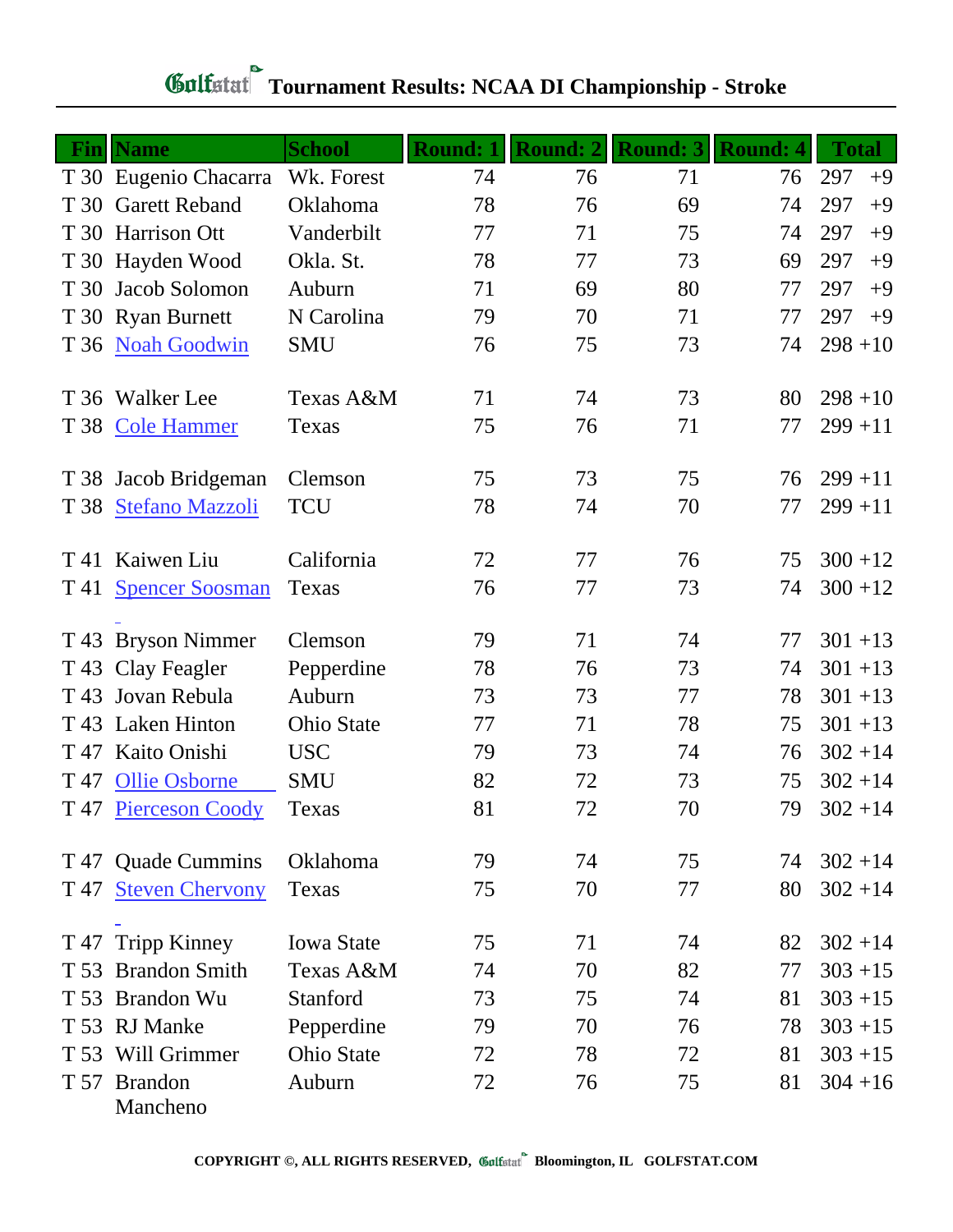|      | Fin  Name                      | <b>School</b>     | <b>Round: 1</b> | <b>Round: 2</b> | <b>Round: 3</b> | <b>Round: 4</b> | <b>Total</b> |
|------|--------------------------------|-------------------|-----------------|-----------------|-----------------|-----------------|--------------|
|      | T 57 Cameron Young             | Wk. Forest        | 75              | 74              | 81              | 74              | $304 + 16$   |
| T 57 | Graysen Huff                   | Auburn            | 77              | 76              | 80              | 71              | $304 + 16$   |
|      | T 57 K.K. Limbhasut            | California        | 79              | 76              | 73              | 76              | $304 + 16$   |
| T 61 | <b>Charlie Reiter</b>          | <b>USC</b>        | 75              | 77              | 77              | 76              | $305 + 17$   |
| T 61 | Jamie Cheatham                 | California        | 74              | 76              | 81              | 74              | $305 + 17$   |
| T 61 | Joshua McCarthy                | Pepperdine        | 79              | 73              | 76              | 77              | $305 + 17$   |
|      | T 61 Reid Davenport            | Vanderbilt        | 78              | 79              | 70              | 78              | $305 + 17$   |
| T 61 | Sam Bennett                    | Texas A&M         | 73              | 73              | 80              | 79              | $305 + 17$   |
|      | 66 Daulet Tuleubayev Stanford  |                   | 75              | 73              | 78              | 80              | $306 + 18$   |
| 67   | David Ravetto                  | <b>TCU</b>        | 79              | 72              | 73              | 83              | $307 + 19$   |
|      | T 68 Caleb Ramirez             | <b>Ohio State</b> | 77              | 73              | 81              | 77              | $308 + 20$   |
|      | T 68 Dan Erickson              | Texas A&M         | 78              | 75              | 76              | 79              | $308 + 20$   |
| T 68 | <b>Turner Maclean</b>          | <b>TCU</b>        | 79              | 74              | 73              | 82              | $308 + 20$   |
| T 71 | <b>Brad Dalke</b>              | Oklahoma          | 76              | 74              | 81              | 78              | $309 + 21$   |
| T 71 | <b>Colby Patton</b>            | Clemson           | 74              | 76              | 80              | 79              | $309 + 21$   |
| T 71 | Eric Bae                       | Wk. Forest        | 81              | 77              | 74              | 77              | $309 + 21$   |
| 74   | <b>Ben Wong</b>                | <b>SMU</b>        | 81              | 74              | 74              | 81              | $310 + 22$   |
| T 75 | Issei Tanabe                   | <b>USC</b>        | 82              | 79              | 73              | 78              | $312 + 24$   |
| T 75 | <b>Trace Crowe</b>             | Auburn            | 76              | 78              | 82              | 76              | $312 + 24$   |
| 77   | <b>Jackson Markham</b>         | <b>SMU</b>        | 78              | 79              | 76              | 80              | $313 + 25$   |
| 78   | <b>Triston Fisher</b>          | <b>TCU</b>        | 77              | 80              | 77              | 80              | $314 + 26$   |
| T 79 | Will Voetsch                   | <b>Ohio State</b> | 77              | 81              | 78              | 80              | $316 + 28$   |
|      | T 79 William<br>Nottingham     | Clemson           | 84              | 77              | 78              | 77              | $316 + 28$   |
|      | DNF Adr Dumont de<br>Chassa    | Illinois          | 79              | 78              | 72              |                 |              |
|      | <b>DNF</b> Adrien Pendaries    | Duke              | 78              | 77              | 74              |                 |              |
|      | DNF Alex del Rey               | Arizona St        | 79              | 75              | 79              |                 |              |
|      | DNF Alex Jordan                | <b>UNLV</b>       |                 |                 | 79              |                 |              |
|      | <b>DNF</b> Alex Smalley        | Duke              | 80              | 80              | 73              |                 |              |
|      | <b>DNF</b> Alexandre Fuchs     | Liberty           | 77              | 71              | 75              |                 |              |
|      | DNF Andrew Alligood N. Florida |                   | 77              | 75              | 73              |                 |              |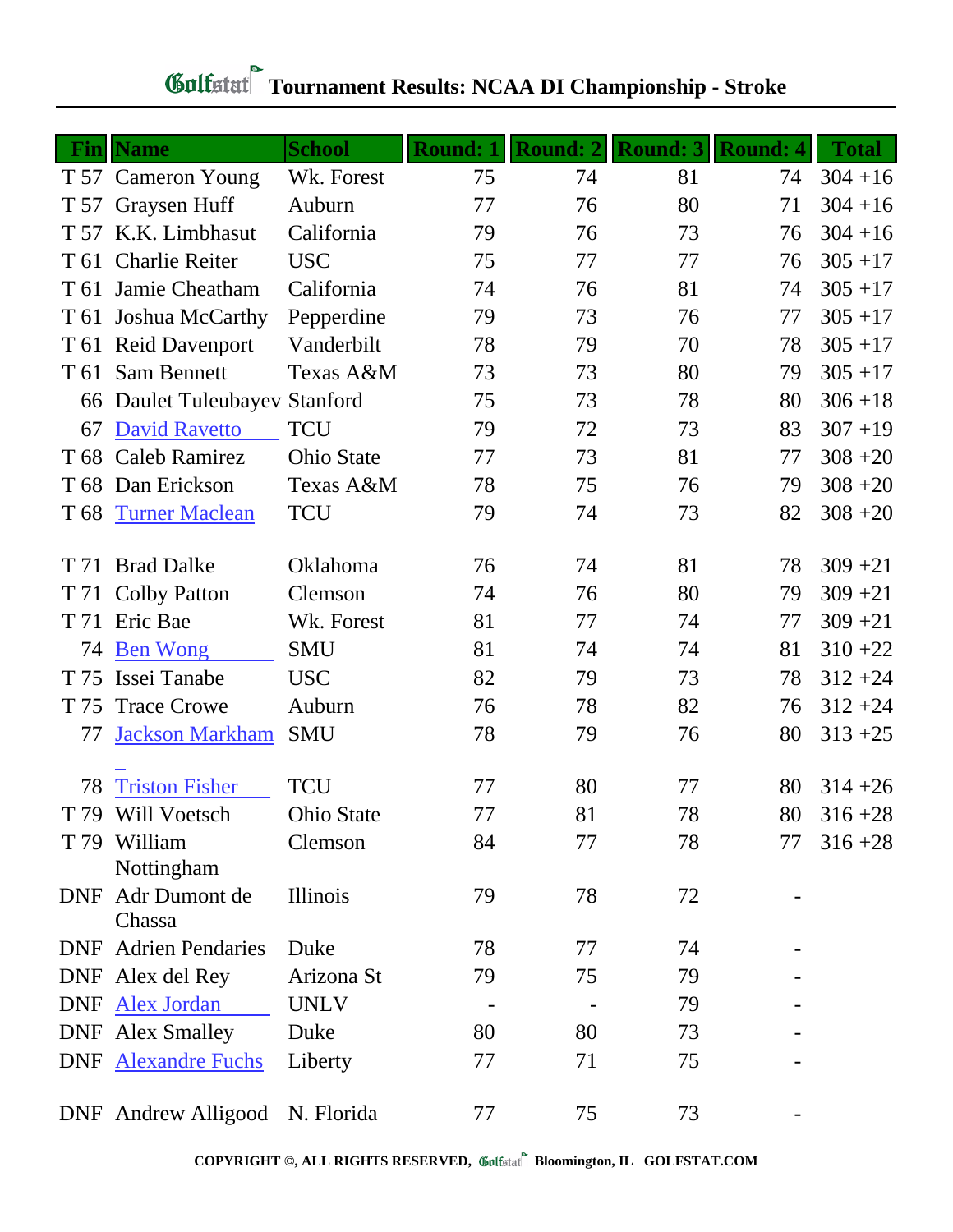|            | <b>Fin</b> Name           | <b>School</b>  | <b>Round: 1</b> | <b>Round: 2</b> | <b>Round: 3</b> | <b>Round: 4</b> | <b>Total</b> |
|------------|---------------------------|----------------|-----------------|-----------------|-----------------|-----------------|--------------|
|            | DNF Andy Ogletree         | <b>GA</b> Tech | 77              | 79              | 74              |                 |              |
| DNF        | <b>Austin Hitt</b>        | N Carolina     | 81              | 78              | 74              |                 |              |
|            | <b>DNF</b> Austin Murphy  | Pepperdine     |                 |                 | 72              | 79              |              |
|            | DNF Ben Carr              | Ga. South      | 76              | 81              | 76              |                 |              |
|            | <b>DNF</b> Blake Wagoner  | Arizona St     | 78              | 74              | 77              |                 |              |
|            | <b>DNF</b> Braden Bailey  | <b>Baylor</b>  | 80              | 72              | 78              |                 |              |
|            | <b>DNF</b> Brett Barron   | Ga. South      | 77              | 73              | 83              |                 |              |
|            | <b>DNF</b> Brock Stanger  | <b>BYU</b>     | 82              | 74              | 77              |                 |              |
|            | <b>DNF</b> Caleb Proveaux | S Carolina     | 91              | 75              | 81              |                 |              |
|            | <b>DNF</b> Cameron Sisk   | Arizona St     | 76              | 73              | 77              |                 |              |
|            | <b>DNF</b> Carson Lundell | <b>BYU</b>     | 82              | 80              | 73              |                 |              |
|            | <b>DNF</b> Colin Bowles   | Ga. South      | 81              | 82              | 80              |                 |              |
|            | DNF Colin Kober           | <b>Baylor</b>  | 78              | 78              | 75              |                 |              |
|            | <b>DNF</b> Connor Howe    | GA Tech        | 80              | 77              | 72              |                 |              |
|            | <b>DNF</b> Cooper Dossey  | <b>Baylor</b>  | 80              | 70              | 75              |                 |              |
|            | <b>DNF</b> David Rauch    | <b>UNLV</b>    | 85              | 71              | 82              |                 |              |
|            | <b>DNF</b> David Snyder   | Stanford       | 81              | 77              |                 | 78              |              |
|            | <b>DNF</b> Davis Thompson | Georgia        | 76              | 73              | 75              |                 |              |
|            | <b>DNF</b> Devin Morley   | Louisville     | 78              | 78              | 78              |                 |              |
|            | <b>DNF</b> Dougie Ergood  | N Carolina     | 82              | 80              | 77              |                 |              |
|            | DNF Edwin Yi              | Oregon         | 78              | 77              | 76              |                 |              |
|            | DNF Ervin Chang           | Liberty        | 75              | 82              | 77              |                 |              |
|            | <b>DNF</b> Evan Katz      | Duke           | 79              | 80              | 81              |                 |              |
|            | <b>DNF</b> Garrett Barber | LSU            |                 | 77              | 76              |                 |              |
|            | <b>DNF</b> Garrett May    | <b>Baylor</b>  | 77              | 75              | 79              |                 |              |
| DNF        | Giovanni Tadiotto         | Illinois       | 82              | 77              | 76              |                 |              |
|            | DNF Harry Hall            | <b>UNLV</b>    | 72              | 72              | 78              |                 |              |
| <b>DNF</b> | J.J. Gresco               | <b>UNLV</b>    | 84              | 82              |                 |                 |              |
| <b>DNF</b> | <b>Jack Trent</b>         | <b>UNLV</b>    | 78              | 79              | 72              |                 |              |
| <b>DNF</b> | <b>Jake Maples</b>        | Ga. South      | 79              | 77              | 82              |                 |              |
| <b>DNF</b> | <b>James Song</b>         | California     |                 |                 |                 | 78              |              |
| <b>DNF</b> | Jiri Zuska                | Louisville     | 72              | 77              | 77              |                 |              |
|            | DNF John Murphy           | Louisville     | 81              | 71              | 81              |                 |              |
|            | <b>DNF</b> Jonathan Yaun  | Liberty        | 81              |                 | 77              |                 |              |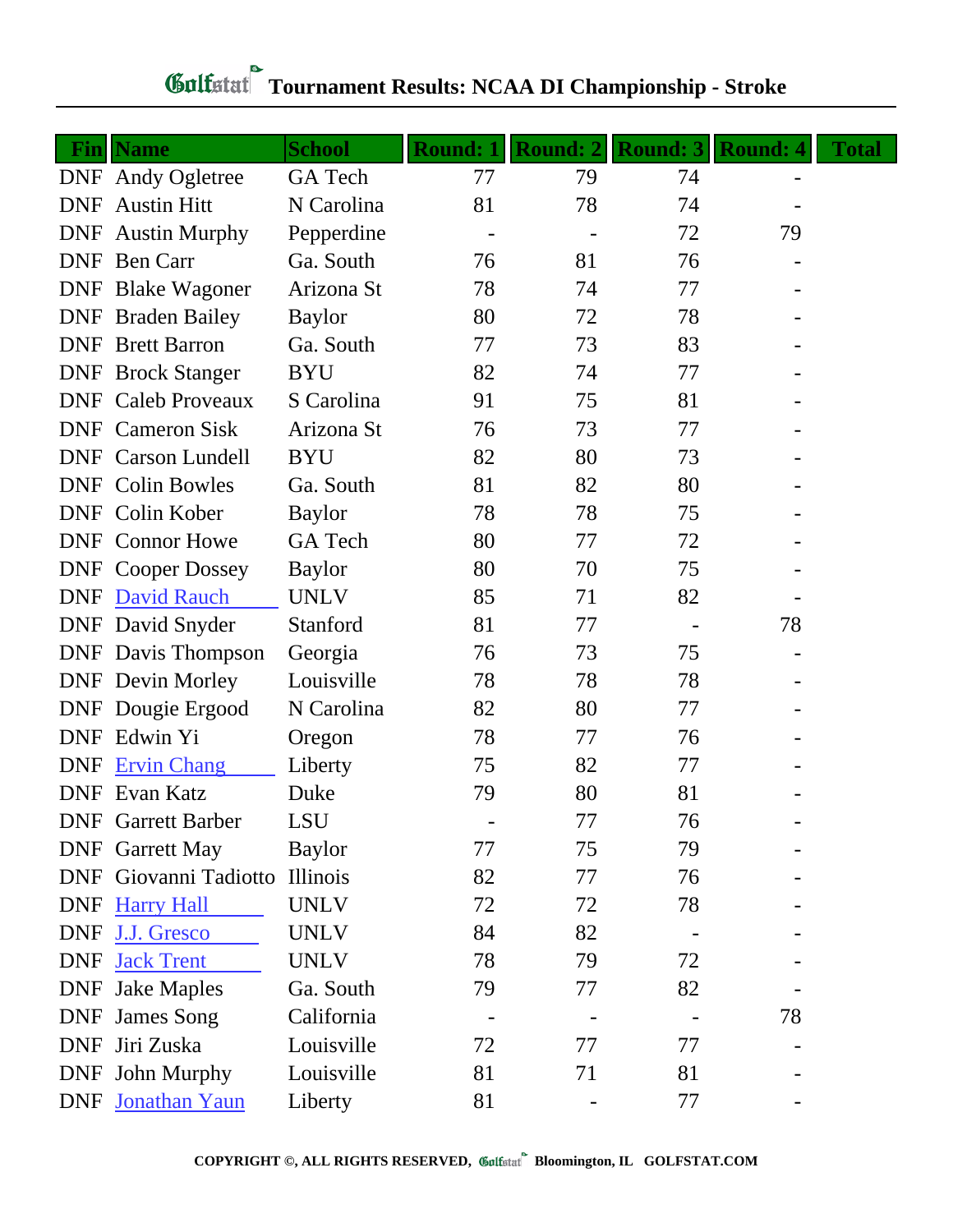| Fin        | <b>Name</b>                      | <b>School</b>  | <b>Round: 1</b> | Round: 2 | <b>Round: 3</b> | <b>Round: 4</b> | <b>Total</b> |
|------------|----------------------------------|----------------|-----------------|----------|-----------------|-----------------|--------------|
|            | <b>DNF</b> Jordan Batchelor      | N. Florida     | 77              | 78       | 80              |                 |              |
| <b>DNF</b> | <b>Josh Martin</b>               | N Carolina     | 72              | 79       | 79              |                 |              |
| <b>DNF</b> | Julian Perico                    | Arkansas       | 71              | 75       | 76              |                 |              |
| <b>DNF</b> | <b>Justin Kim</b>                | <b>UNLV</b>    | 76              | 70       | 75              |                 |              |
| <b>DNF</b> | <b>Kelton Hirsch</b>             | <b>BYU</b>     | 81              | 77       | 80              |                 |              |
| <b>DNF</b> | <b>Kieran Vincent</b>            | Liberty        | 78              | 77       | 81              |                 |              |
|            | DNF Kyle Suppa                   | <b>USC</b>     |                 |          | 80              |                 |              |
|            | <b>DNF</b> Luis Gagne            | <b>LSU</b>     | 75              | 75       | 77              |                 |              |
|            | <b>DNF</b> Luke<br>Schniederjans | GA Tech        | 79              | 67       | 80              |                 |              |
| <b>DNF</b> | <b>Mason Andersen</b>            | Arizona St     | 80              | 77       | 80              |                 |              |
| DNF        | <b>Matthias Schmid</b>           | Louisville     | 82              | 76       | 81              |                 |              |
|            | <b>DNF</b> Michael Feagles       | Illinois       | 76              | 71       | 77              |                 |              |
| <b>DNF</b> | <b>Michael Mattiace</b>          | N. Florida     | 77              | 75       | 79              |                 |              |
|            | <b>DNF</b> Michael Sanders       | <b>LSU</b>     | 80              | 76       | 71              |                 |              |
| <b>DNF</b> | Nate Menon                       | Stanford       |                 |          | 79              |                 |              |
|            | <b>DNF</b> Nathan Jeansonne      | <b>LSU</b>     | 85              |          |                 |                 |              |
|            | <b>DNF</b> Noah Norton           | <b>GA</b> Tech | 76              | 79       | 80              |                 |              |
|            | <b>DNF</b> Peter Kuest           | <b>BYU</b>     | 77              | 77       | 82              |                 |              |
|            | <b>DNF</b> Philip Barbaree       | <b>LSU</b>     | 76              | 74       | 73              |                 |              |
| <b>DNF</b> | Phillip Knowles                  | N. Florida     | 78              | 75       | 72              |                 |              |
| <b>DNF</b> | <b>Rhett Rasmussen</b>           | <b>BYU</b>     | 82              | 79       | 79              |                 |              |
|            | <b>DNF</b> Roy Cootes            | Pepperdine     | 82              | 81       |                 |                 |              |
|            | <b>DNF</b> Ryan Gerard           | N Carolina     | 72              | 73       | 78              |                 |              |
|            | DNF Ryan Grider                  | <b>Baylor</b>  | 79              | 81       | 78              |                 |              |
|            | DNF Ryan Hall                    | S Carolina     | 75              | 74       | 75              |                 |              |
|            | <b>DNF</b> Ryan Stachler         | S Carolina     | 81              | 79       | 79              |                 |              |
|            | DNF Sam Kim                      | <b>USC</b>     | 79              | 83       |                 | 79              |              |
| DNF        | <b>Scott Stevens</b>             | S Carolina     | 75              | 75       | 72              |                 |              |
| <b>DNF</b> | Sebastian<br>Crampton            | California     | 83              | 80       | 81              |                 |              |
|            | DNF Simon Zach                   | Louisville     |                 |          | 85              |                 |              |
| DNF        | <b>Spencer Ralston</b>           | Georgia        | 74              | 75       | 79              |                 |              |
|            | <b>DNF</b> Steven DiLisio        | Duke           | 81              | 77       | 77              |                 |              |
|            | DNF Tommy Kuhl                   | Illinois       | 76              | 75       | 81              |                 |              |